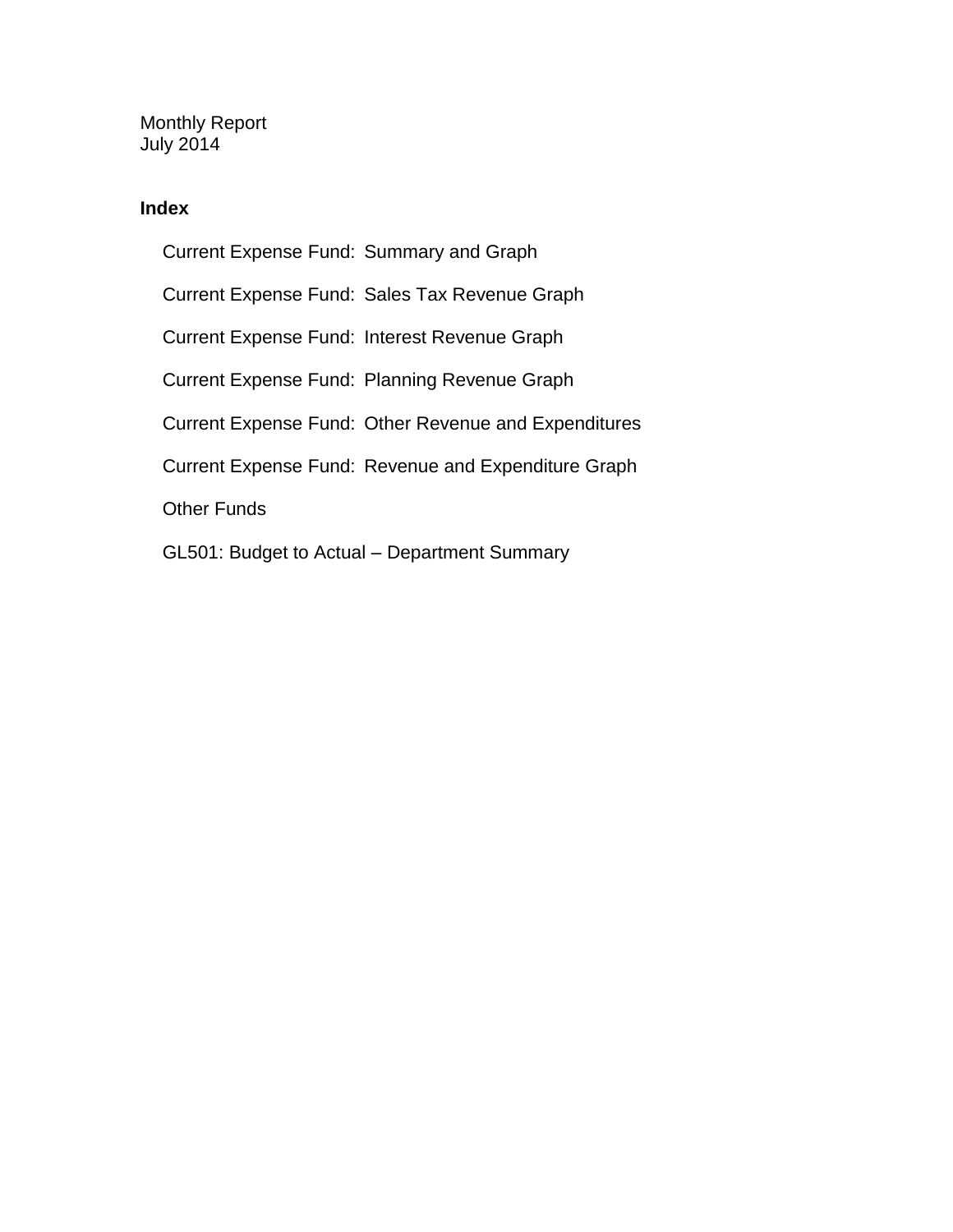#### Island County **Monthly Report / July 2014**

#### **CURRENT EXPENSE FUND Thousands (000's)**

|                               |                | <b>Current Year</b>      |                         |               |         | 2013       |                         |               |         | 2012       |                         |               |
|-------------------------------|----------------|--------------------------|-------------------------|---------------|---------|------------|-------------------------|---------------|---------|------------|-------------------------|---------------|
|                               |                |                          |                         |               |         |            |                         |               |         |            |                         |               |
|                               | Current        | <b>YTD</b>               | <b>Budget</b>           | %VS           | Current | <b>YTD</b> | <b>Budget</b>           | %VS           | Current | <b>YTD</b> | <b>Budget</b>           | % VS          |
|                               | Actual         | Actual                   | Net of Bea.<br>Fund Bal | <b>Budget</b> | Actual  | Actual     | Net of Beg.<br>Fund Bal | <b>Budget</b> | Actual  | Actual     | Net of Beg.<br>Fund Bal | <b>Budget</b> |
| Revenue                       |                |                          |                         |               |         |            |                         |               |         |            |                         |               |
| <b>Property Tax</b>           | (32)           | 4,084                    | 7,482                   | 55%           | 38      | 4,097      | 7,291                   | 56%           | 41      | 3,949      | 7,182                   | 55%           |
| Sales Tax                     | 376            | 2,651                    | 4,484                   | 59%           | 372     | 2,408      | 4,052                   | 59%           | 325     | 2,273      | 3,850                   | 59%           |
| <b>Planning and Community</b> | 132            | 977                      | 1,456                   | 67%           | 135     | 856        | 1,363                   | 63%           | 110     | 721        | 1,556                   | 46%           |
| Interest - Investment         | 36             | 356                      | 552                     | 64%           | 57      | 336        | 302                     | 111%          | 32      | 229        | 255                     | 90%           |
| Other                         | 458            | 3,456                    | 6,398                   | 54%           | 438     | 4,033      | 5,427                   | 74%           | 509     | 3,798      | 5,497                   | 69%           |
| Subtotal                      | 970            | 11,523                   | 20,372                  | 57%           | 1,040   | 11,730     | 18,435                  | 64%           | 1,017   | 10,970     | 18,340                  | 60%           |
| Intergovernmental (Grants)    | 122            | 480                      | 945                     | 51%           | 50      | 411        | 981                     | 42%           | 76      | 443        | 1,156                   | 38%           |
| Total                         | 1,092          | 12,003                   | 21,317                  | 56%           | 1,090   | 12,141     | 19,416                  | 63%           | 1,093   | 11,413     | 19,496                  | 59%           |
| Interfund Transfers-In        | $\blacksquare$ | 2,698                    | 2,709                   | 100%          | ٠       | 2,357      | 2,367                   | 100%          |         | 2,201      | 2,225                   | 99%           |
| Use of Beg Fund Balance       |                | $\overline{\phantom{a}}$ | 1,209                   | $0\%$         | ٠       |            | 1,219                   | 0%            |         | -          | 130                     | $0\%$         |
| <b>Total Revenue</b>          | 1,092          | 14,701                   | 25,235                  | 58%           | 1,090   | 14,498     | 23,002                  | 63%           | 1,093   | 13,614     | 21,851                  | 62%           |
| <b>Expenditures</b>           | 1,745          | 12,398                   | 23,468                  | 53%           | 1,741   | 11,604     | 21,823                  | 53%           | 1,534   | 11,214     | 20,440                  | 55%           |
| Interfund Transfers-Out       |                | 1,767                    | 1,767                   | 100%          | 177     | 1,130      | 1,179                   | 96%           |         | 1,052      | 1,411                   | 75%           |
| <b>Total Expenditures</b>     | 1,745          | 14,165                   | 25,235                  | 56%           | 1,918   | 12,734     | 23,002                  | 55%           | 1,534   | 12,266     | 21,851                  | 56%           |
| Net Current Expense           | (653)          | 536                      | $\mathbf 0$             |               | (828)   | 1,764      | $\mathbf 0$             |               | (441)   | 1,348      | 0                       |               |

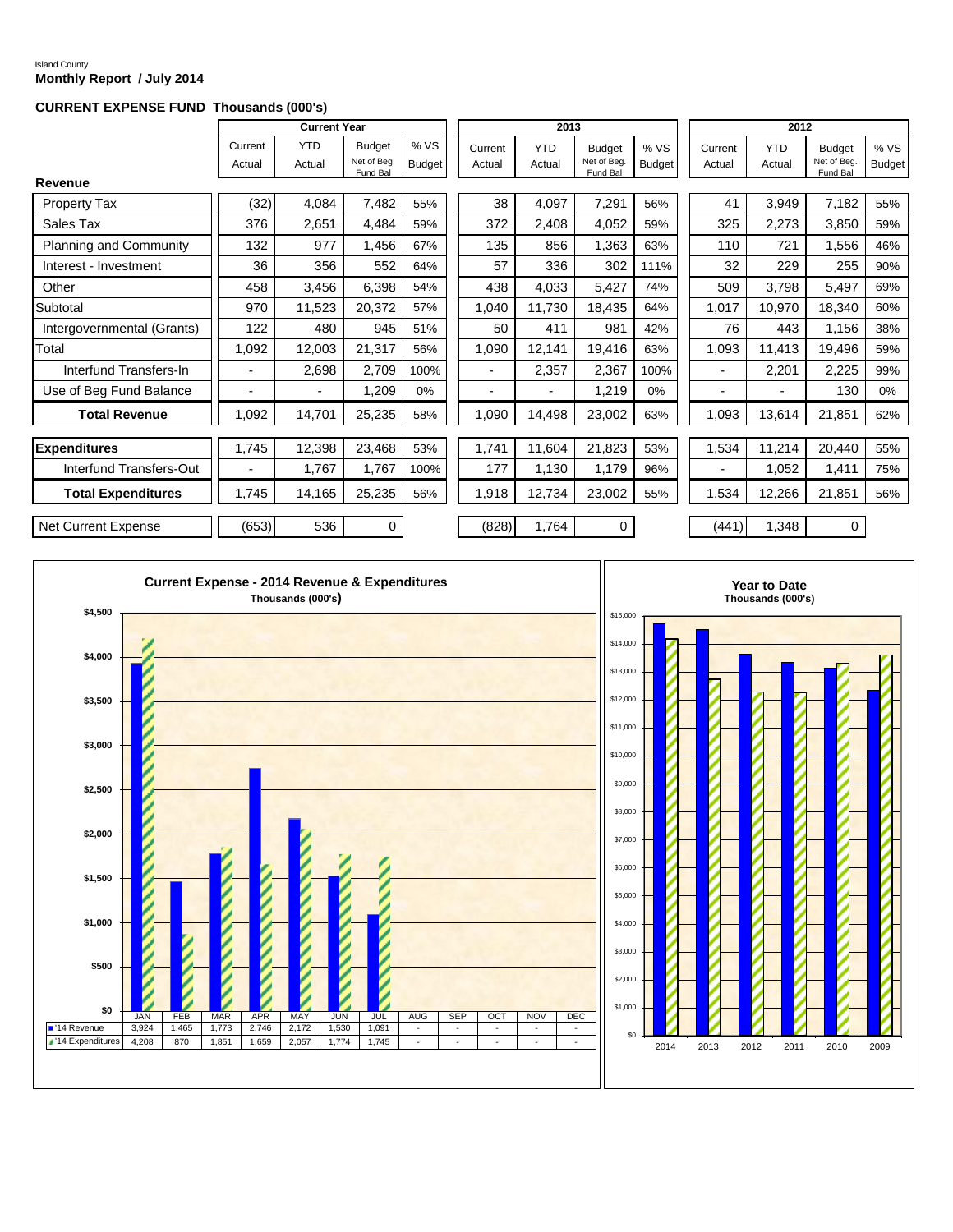### **2014 Sales Tax Revenue - Current Expense Fund**

#### **Year to Date**

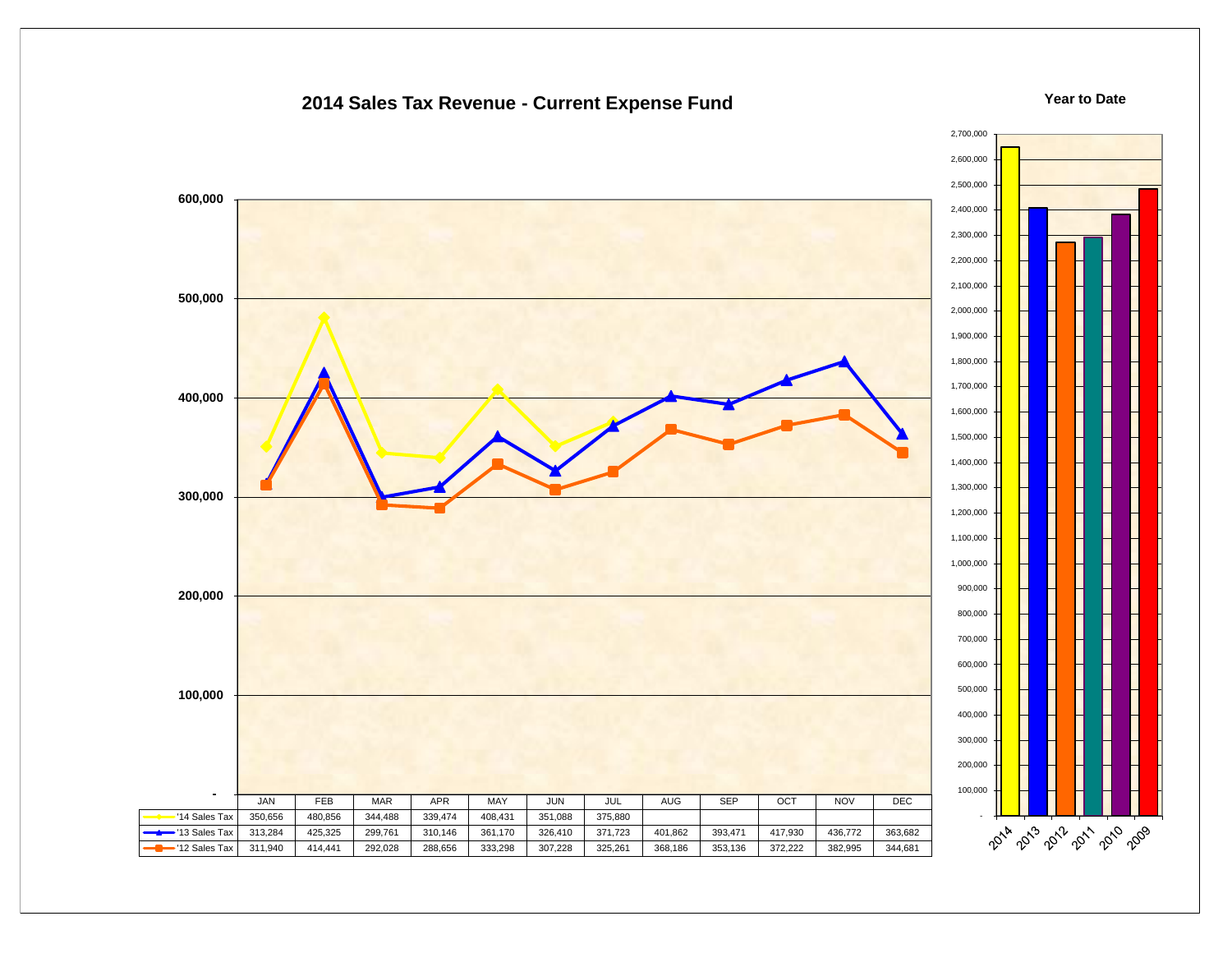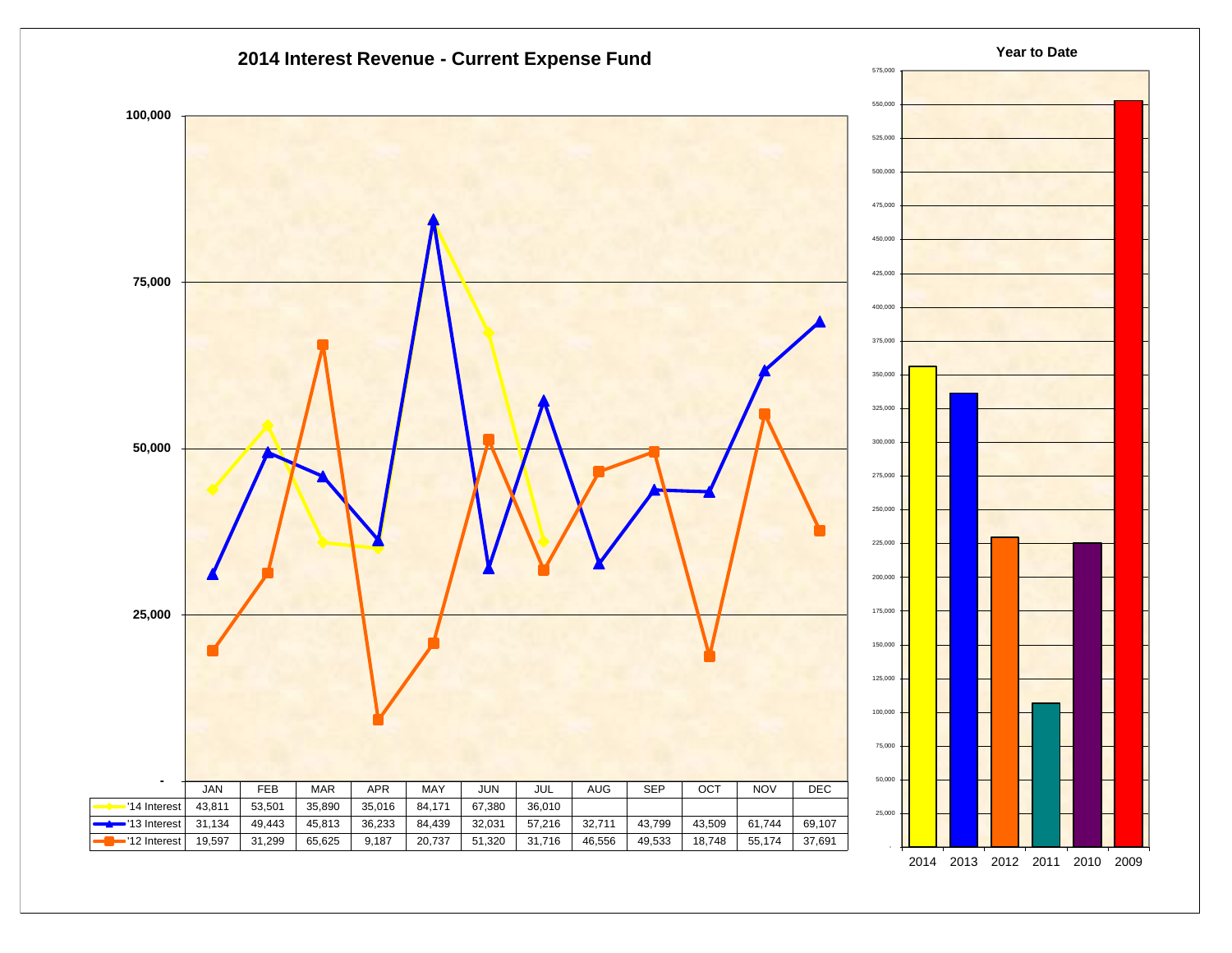



**Year to Date**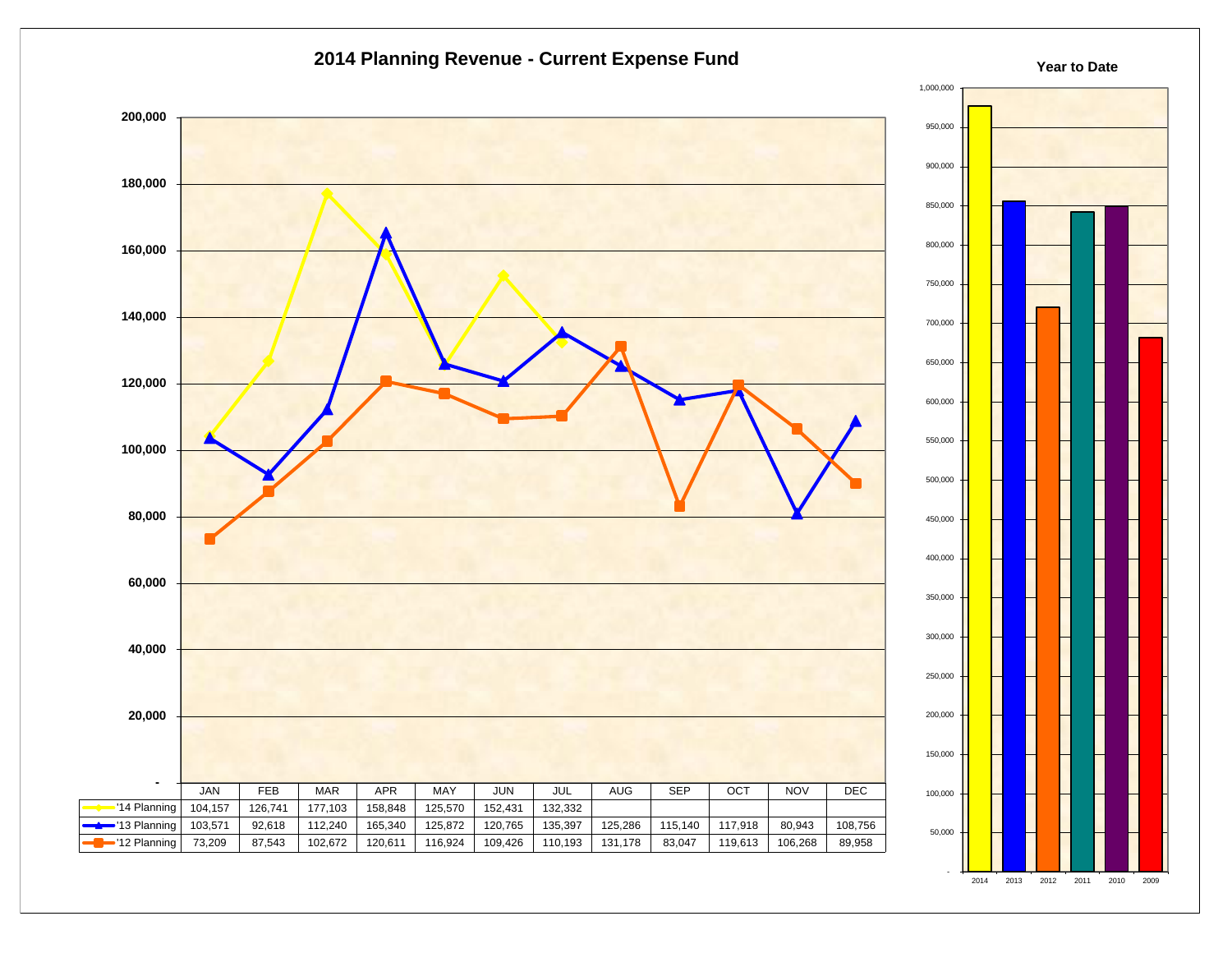## July 2014 **CURRENT EXPENSE FUND**

### By Department

### **Other Revenue**

| <b>Year to Date</b>               | <b>ACTUAL</b> | <b>BUDGET</b> | Year to Date % |
|-----------------------------------|---------------|---------------|----------------|
| Auditor                           | 329,668       | 614,600       | 53.6%          |
| <b>Clerk</b>                      | 229,065       | 376,600       | 60.8%          |
| <b>District Court</b>             | 524,097       | 982,900       | 53.3%          |
| <b>Sheriff</b>                    | 343,110       | 542,862       | 63.2%          |
| <b>Sales Tax Criminal Justice</b> | 226,806       | 574,000       | 39.5%          |
| Cable Tax                         | 0             | 530,000       | 0.0%           |
| Prop Tax Penalty                  | 266,984       | 435,000       | 61.4%          |
| Prop Tax Interest                 | 447,630       | 650,000       | 68.9%          |
| State Sh Rev PUD                  | 133,847       | 132,000       | 101.4%         |
| <b>County Assistance</b>          | 195,782       | 376,000       | 52.1%          |
| Criminal Justice                  | 233,229       | 438,000       | 53.2%          |
| Liquor Tax                        | 119,351       | 240,000       | 49.7%          |
| Other                             | 406,270       | 506,476       | 80.2%          |
| <b>Total Other Revenue</b>        | 3,455,839     | 6,398,438     | 54.01%         |

## **Expenditures**

| <b>Year to Date</b>         | <b>ACTUAL</b> | <b>BUDGET</b> | Year to Date % |
|-----------------------------|---------------|---------------|----------------|
| Assessor                    | 605,772       | 1,145,016     | 52.9%          |
| Auditor                     | 502,269       | 915,376       | 54.9%          |
| <b>Budget</b>               | 38,969        | 67,238        | 58.0%          |
| <b>Central Services</b>     | 625,332       | 1,460,925     | 42.8%          |
| <b>Clerk</b>                | 246,797       | 505,290       | 48.8%          |
| Commissioners               | 324,313       | 627,522       | 51.7%          |
| Coroner                     | 157,711       | 247,920       | 63.6%          |
| <b>District Court</b>       | 606,637       | 1,137,717     | 53.3%          |
| <b>Emergency Management</b> | 105,841       | 211,342       | 50.1%          |
| <b>Facilities</b>           | 593,148       | 1,099,612     | 53.9%          |
| <b>GSA</b>                  | 587,681       | 1,163,530     | 50.5%          |
| <b>Human Resources</b>      | 148,560       | 346,841       | 42.8%          |
| <b>Human Services</b>       | 101,731       | 177,435       | 57.3%          |
| Miscellaneous               | 197,903       | 283,142       | 69.9%          |
| Parks                       | 147,254       | 290,719       | 50.7%          |
| Planning                    | 1,019,377     | 1,800,667     | 56.6%          |
| Prosecutor                  | 819,004       | 1,522,774     | 53.8%          |
| <b>Sheriff</b>              | 4,215,515     | 7,732,030     | 54.5%          |
| <b>Superior Court</b>       | 620,536       | 1,151,786     | 53.9%          |
| Treasurer                   | 368,577       | 603,974       | 61.0%          |
| Non Departmental            | 365,499       | 976,941       | 37.4%          |
| <b>Total Expenditures</b>   | 12,398,426    | 23,467,797    | 52.83%         |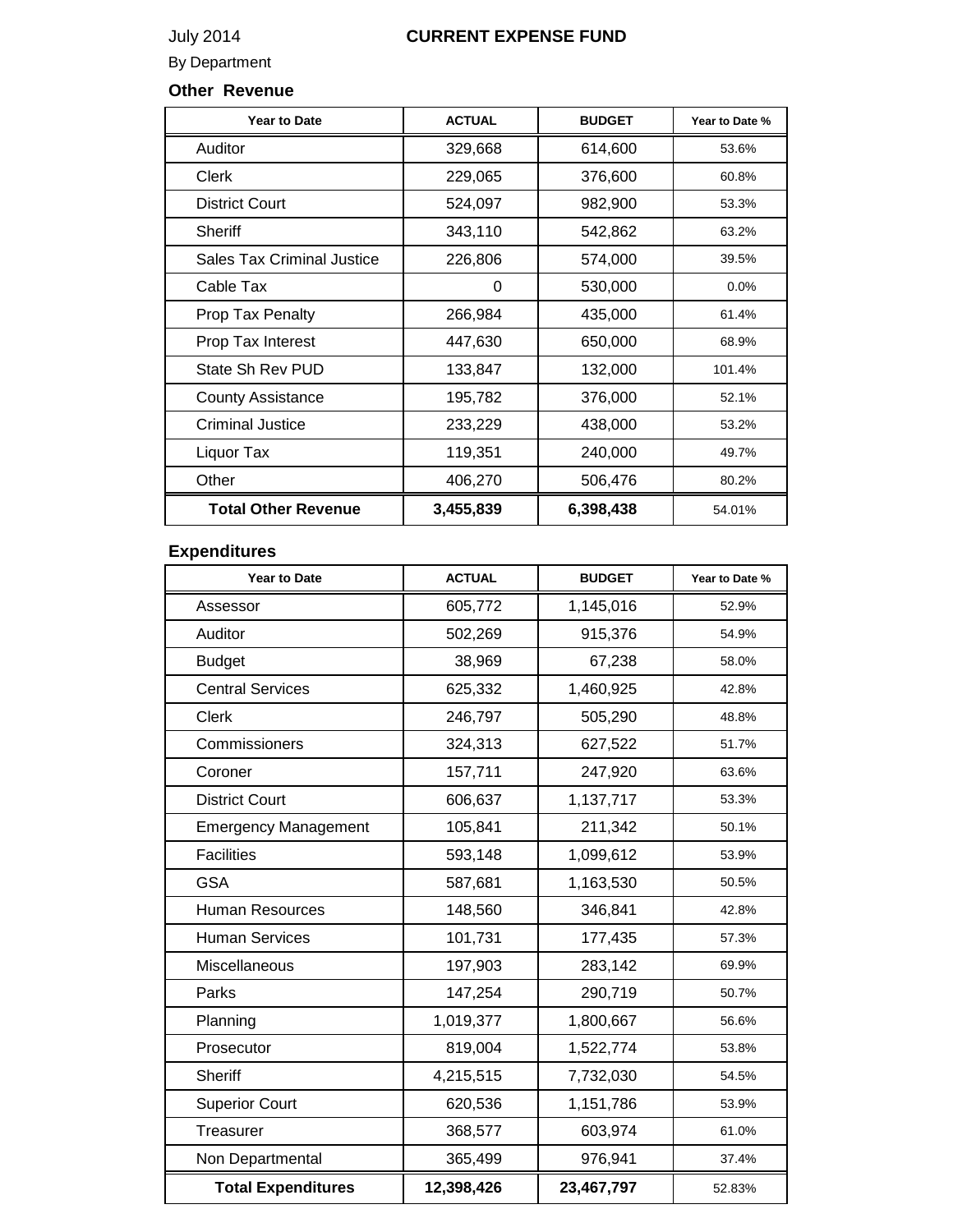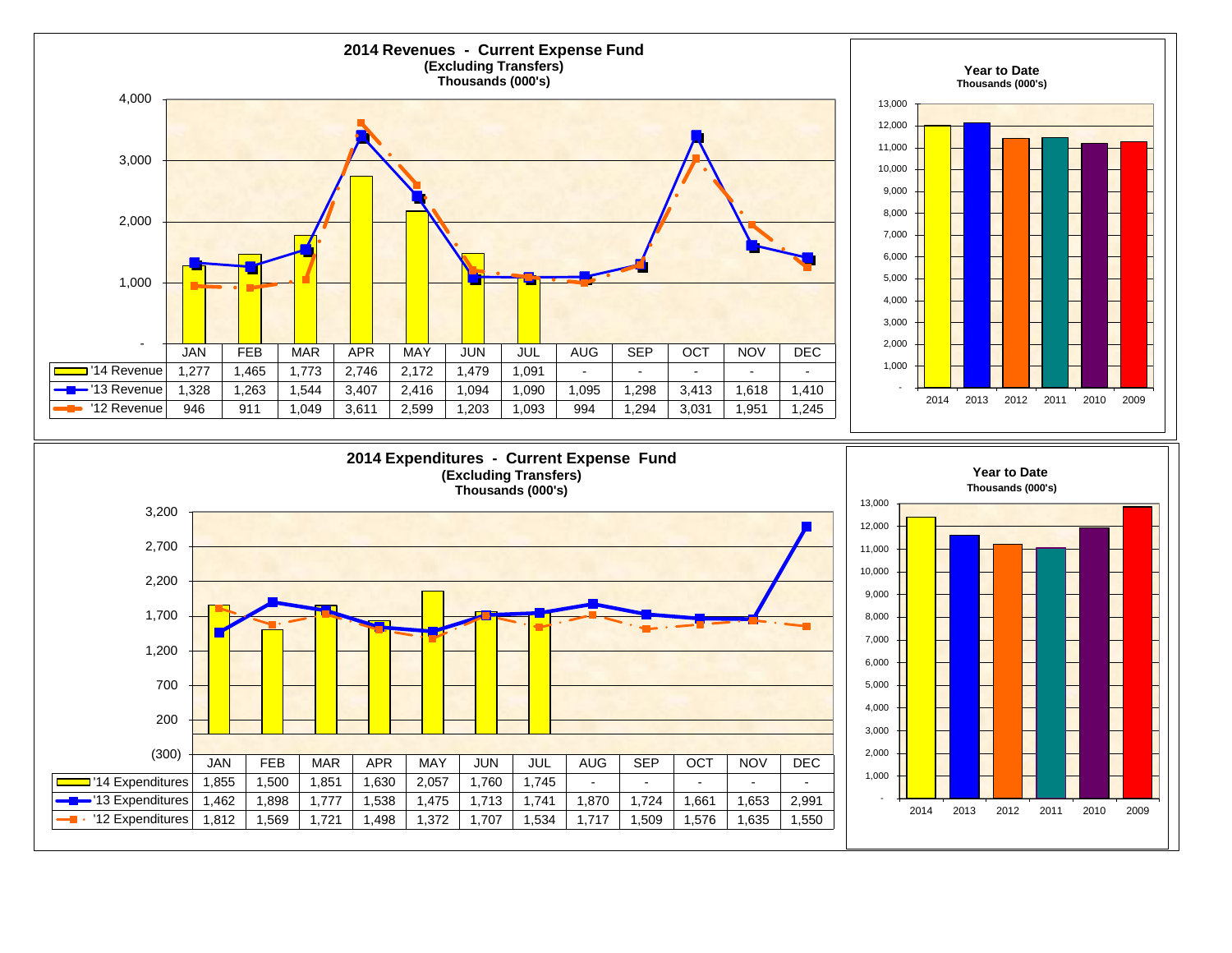### July 2014 **OTHER FUNDS**

### **Revenue**

| Year to Date                | <b>Actual Transfers</b> | <b>Actual Revenue</b><br>(Excludes Transfers) | <b>Budget</b><br>(Excludes Transfers) | Year to Date<br>% |
|-----------------------------|-------------------------|-----------------------------------------------|---------------------------------------|-------------------|
| <b>Clean Water Utility</b>  | 0                       | 852,119                                       | 1,818,000                             | 46.9%             |
| <b>Conservation Futures</b> | $\Omega$                | 443,142                                       | 788,486                               | 56.2%             |
| <b>Health Funds</b>         | 685,657                 | 1,346,484                                     | 2,966,232                             | 45.4%             |
| Human Services Funds        | 296,802                 | 1,438,781                                     | 3,727,952                             | 38.6%             |
| Juvenile Detention Facility | 371,000                 | 320,548                                       | 821,654                               | 39.0%             |
| <b>Public Works Funds</b>   | 1,279,079               | 12,139,080                                    | 21,688,543                            | 56.0%             |
| <b>REET 1 &amp; 2</b>       | $\Omega$                | 1,159,580                                     | 2,436,830                             | 47.6%             |
| Solid Waste                 | 0                       | 3,546,437                                     | 5,677,483                             | 62.5%             |
| <b>Extension Services</b>   | 122,020                 | 111,060                                       | 241,599                               | 46.0%             |
| <b>Insurance Reserve</b>    | $\Omega$                | 710,675                                       | 852,509                               | 83.4%             |
| Motor Pool                  | 465,000                 | 7,700                                         | $\Omega$                              |                   |
| Miscellaneous               | 279,191                 | 1,253,884                                     | 2,828,974                             | 44.3%             |

### **Expenditures**

| Year to Date                | <b>Actual Transfers</b> | <b>Actual Expenditures</b><br>(Excludes Transfers) | <b>Budget</b><br>(Excludes Transfers) | Year to Date<br>% |
|-----------------------------|-------------------------|----------------------------------------------------|---------------------------------------|-------------------|
| <b>Clean Water Utility</b>  | 230,000                 | 160,591                                            | 1,818,000                             | 8.8%              |
| <b>Conservation Futures</b> | $\Omega$                | 47,741                                             | 788,486                               | 6.1%              |
| <b>Health Funds</b>         | 144,367                 | 1,816,949                                          | 3,507,522                             | 51.8%             |
| Human Services Funds        | 318,692                 | 1,925,389                                          | 3,706,062                             | 52.0%             |
| Juvenile Detention Facility | 59,000                  | 598,460                                            | 1,133,654                             | 52.8%             |
| <b>Public Works Funds</b>   | 2,712,817               | 8,081,801                                          | 20,254,805                            | 39.9%             |
| <b>REET 1 &amp; 2</b>       | 561,855                 | 210,341                                            | 1,865,426                             | 11.3%             |
| Solid Waste                 | 364,383                 | 2,731,045                                          | 5,313,100                             | 51.4%             |
| <b>Extension Services</b>   | 0                       | 192,421                                            | 363,619                               | 52.9%             |
| Insurance Reserve           | 17,500                  | 92,960                                             | 835,009                               | 11.1%             |
| Motor Pool                  | 0                       | 334,119                                            | 465,000                               | 71.9%             |
| <b>Miscellaneous</b>        | 21,100                  | 1,246,762                                          | 3,085,565                             | 40.4%             |

### **Grouped Funds**

| Health Funds [Public Health Pooling, Natural Resources, Water Quality (104,165,149)]                                                                                                                                                                                                                                                                                                                                     |
|--------------------------------------------------------------------------------------------------------------------------------------------------------------------------------------------------------------------------------------------------------------------------------------------------------------------------------------------------------------------------------------------------------------------------|
| Human Services Funds [Housing, Homeless Housing, Veterans, Mental Health, Developmental Disabilities, Alcohol Abuse,<br>Therapeutic Sales Tax, Admin (105,106,107,113,114,123,126,129)                                                                                                                                                                                                                                   |
| Public Works Funds [Road, Paths & Trails, Admin, Storm & Surface Water, Capital Drainage, Equipment Rental &<br>Revolving (101,137,139,144,321,501,119,410)                                                                                                                                                                                                                                                              |
| Miscellaneous [Law Library, Elections, Fire Permit, Treasurer & Auditor O&M, Rural County Sales Tax, 2% Hotel/Motel<br>Public Facilities, CASA, Drug Seizure, Anti Profiteering, Enhanced 911, Family Resource Centers, Joint Tourism, Federal<br>Asset Fortfeiture, Trial Court Improvement, Historic Preservation<br>$(103, 111, 115, 116, 118, 121, 124, 130, 131, 133, 136, 140, 141, 142, 143, 146, 147, 157, 180)$ |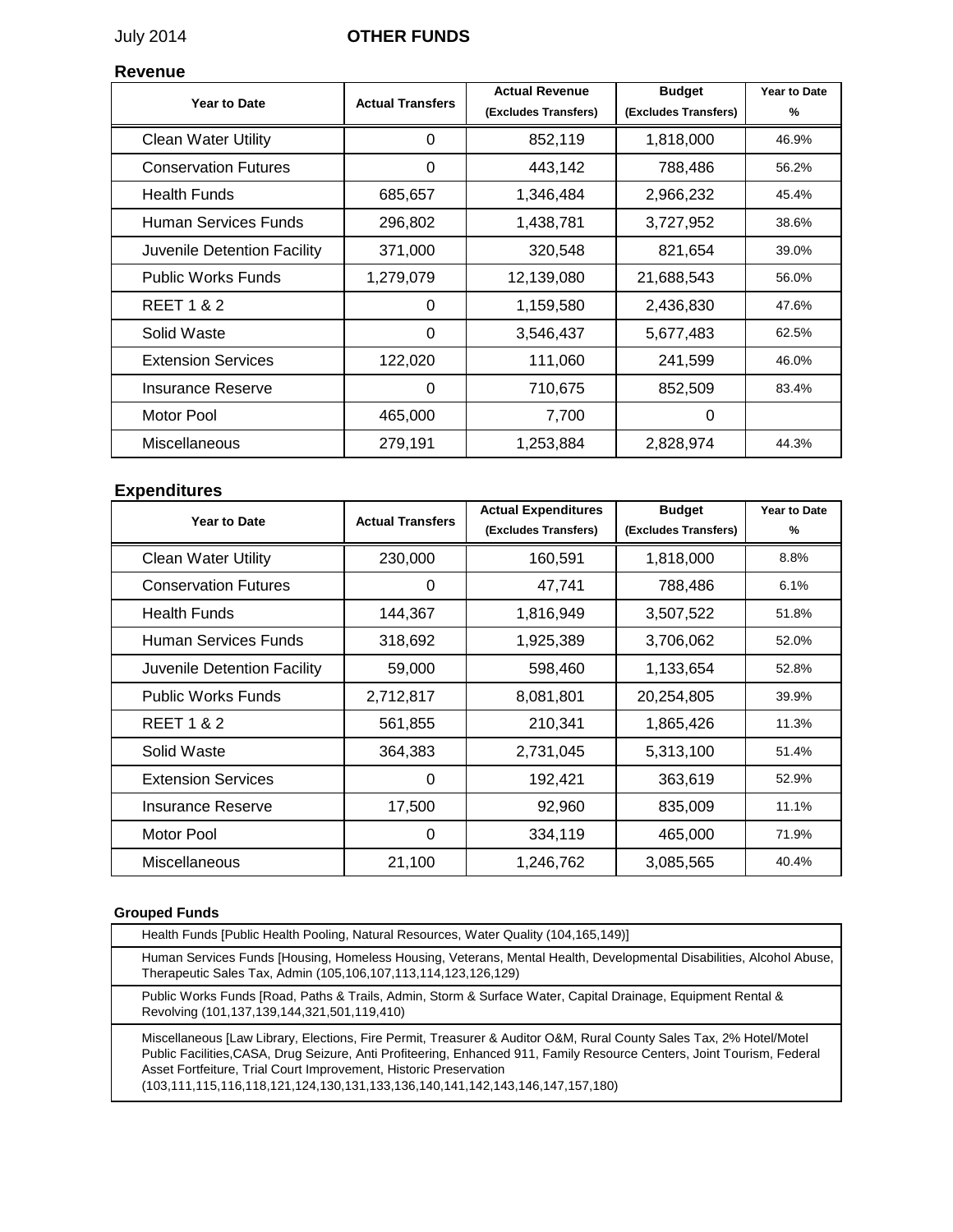|                                                       |                |               | <b>Report Date: 07/31/2014</b> |                |                       |
|-------------------------------------------------------|----------------|---------------|--------------------------------|----------------|-----------------------|
| <b>Group - Description</b>                            | <b>Budget</b>  | <b>Actual</b> | <b>Encumbrance</b>             | <b>Balance</b> | Percent<br><b>YTD</b> |
| Dept: 11 PUBLIC WORKS                                 |                |               |                                |                |                       |
| Revenue                                               |                |               |                                |                |                       |
| 34 CHARGES FOR GOODS & SERVICES                       | 20,826.00      | 23,377.37     | 0.00                           | (2,551.37)     | 112.25                |
| <b>36 MISCELLANEOUS REVENUES</b>                      | 5,600.00       | 1,077.90      | 0.00                           | 4,522.10       | 19.24                 |
| 39 OTHER FINANCING SOURCES                            | 239,349.00     | 229,800.00    | 0.00                           | 9,549.00       | 96.01                 |
| <b>Revenue Total:</b>                                 | 265,775.00     | 254, 255. 27  | 0.00                           | 11,519.73      | 95.66                 |
| <b>Expenditures</b>                                   |                |               |                                |                |                       |
| 10 SALARIES                                           | 159,841.00     | 68,249.20     | 0.00                           | 91,591.80      | 42.69                 |
| 15 BENEFITS                                           | 73,793.00      | 33,225.10     | 0.00                           | 40,567.90      | 45.02                 |
| 20 MAINTENANCE & OPERATIONS                           | 56,336.00      | 39,307.25     | 0.00                           | 17,028.75      | 69.77                 |
| <b>30 INTERGOVERNMENT</b>                             | 749.00         | 607.09        | 0.00                           | 141.91         | 81.05                 |
| <b>40 CAPITAL</b>                                     | 0.00           | 3,690.36      | 0.00                           | (3,690.36)     | 0.00                  |
| 50 INTERDEPT & TRANSFERS                              | 0.00           | 2,174.70      | 0.00                           | (2,174.70)     | 0.00                  |
| <b>Expenditure Total:</b>                             | 290,719.00     | 147,253.70    | 0.00                           | 143,465.30     | 50.65                 |
| <b>Dept Total:</b>                                    | (24,944.00)    | 107,001.57    | 0.00                           | (131, 945.57)  |                       |
| <b>Dept: 13 HUMAN SERVICES</b><br><b>Expenditures</b> |                |               |                                |                |                       |
| 20 MAINTENANCE & OPERATIONS                           | 177,435.00     | 101,731.77    | 0.00                           | 75,703.23      | 57.33                 |
| 50 INTERDEPT & TRANSFERS                              | 6,010.00       | 6,010.00      | 0.00                           | 0.00           | 100.00                |
| <b>Expenditure Total:</b>                             | 183,445.00     | 107,741.77    | 0.00                           | 75,703.23      | 58.73                 |
| <b>Dept Total:</b>                                    | (183, 445.00)  | (107, 741.77) | 0.00                           | (75, 703.23)   |                       |
| Dept: 20 ASSESSOR<br>Revenue                          |                |               |                                |                |                       |
| 34 CHARGES FOR GOODS & SERVICES                       | 20,400.00      | 10,781.51     | 0.00                           | 9,618.49       | 52.85                 |
| <b>Revenue Total:</b>                                 | 20,400.00      | 10,781.51     | 0.00                           | 9,618.49       | 52.85                 |
| <b>Expenditures</b>                                   |                |               |                                |                |                       |
| 10 SALARIES                                           | 731,512.00     | 394,779.36    | 0.00                           | 336,732.64     | 53.96                 |
| 15 BENEFITS                                           | 309,149.00     | 152,707.03    | 0.00                           | 156,441.97     | 49.39                 |
| 20 MAINTENANCE & OPERATIONS                           | 104,355.00     | 58,286.07     | 0.00                           | 46,068.93      | 55.85                 |
| <b>Expenditure Total:</b>                             | 1,145,016.00   | 605,772.46    | 0.00                           | 539,243.54     | 52.90                 |
| <b>Dept Total:</b>                                    | (1,124,616.00) | (594, 990.95) | 0.00                           | (529, 625.05)  |                       |
| Dept: 21 AUDITOR<br><b>Revenue</b>                    |                |               |                                |                |                       |
| 32 LICENSES & PERMITS                                 | 5,000.00       | 2,583.00      | 0.00                           | 2,417.00       | 51.66                 |
| 34 CHARGES FOR GOODS & SERVICES                       | 609,600.00     | 326,121.77    | 0.00                           | 283,478.23     | 53.49                 |
| <b>36 MISCELLANEOUS REVENUES</b>                      | 0.00           | 963.44        | 0.00                           | (963.44)       | 0.00                  |
| <b>Revenue Total:</b>                                 | 614,600.00     | 329,668.21    | 0.00                           | 284,931.79     | 53.63                 |
| <b>Expenditures</b>                                   |                |               |                                |                |                       |
| 10 SALARIES                                           | 590,947.00     | 334,421.99    | 0.00                           | 256,525.01     | 56.59                 |
| 15 BENEFITS                                           | 228,904.00     | 118,627.84    | 0.00                           | 110,276.16     | 51.82                 |
| 20 MAINTENANCE & OPERATIONS                           | 95,525.00      | 49,218.98     | 0.00                           | 46,306.02      | 51.52                 |
| <b>Expenditure Total:</b>                             | 915,376.00     | 502,268.81    | 0.00                           | 413,107.19     | 54.87                 |
| <b>Dept Total:</b>                                    | (300, 776.00)  | (172,600.60)  | 0.00                           | (128, 175.40)  |                       |

#### **Dept: 24 CLERK**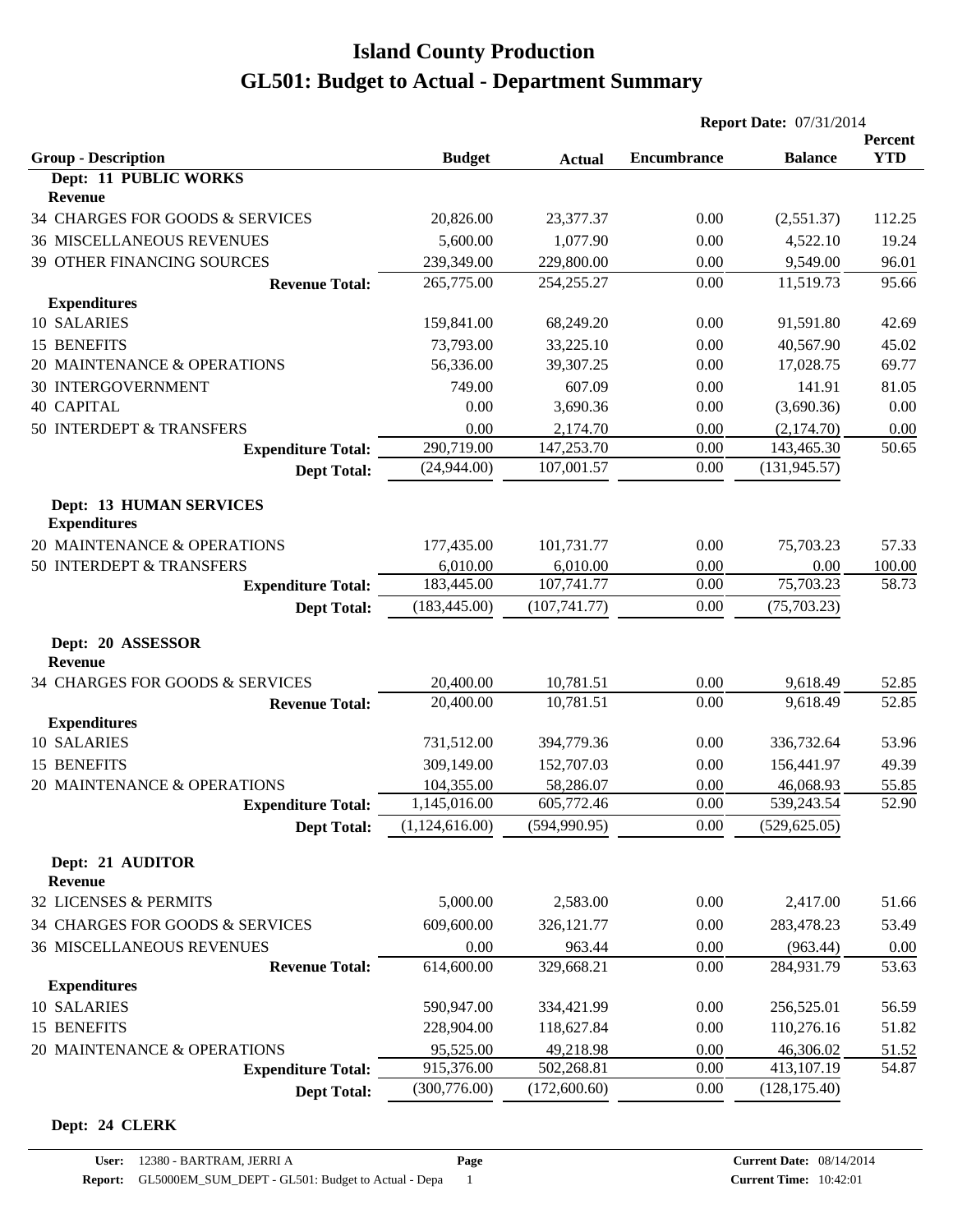|                                   |                |               | <b>Report Date: 07/31/2014</b> |                |            |
|-----------------------------------|----------------|---------------|--------------------------------|----------------|------------|
|                                   |                |               |                                |                | Percent    |
| <b>Group - Description</b>        | <b>Budget</b>  | <b>Actual</b> | <b>Encumbrance</b>             | <b>Balance</b> | <b>YTD</b> |
| <b>Revenue</b>                    |                |               |                                |                |            |
| 33 INTERGOVERMENTAL REVENUES      | 176,000.00     | 31,517.74     | 0.00                           | 144,482.26     | 17.90      |
| 34 CHARGES FOR GOODS & SERVICES   | 187,000.00     | 154,273.56    | 0.00                           | 32,726.44      | 82.49      |
| 35 FINES & PENALTIES              | 59,600.00      | 54,330.56     | 0.00                           | 5,269.44       | 91.15      |
| <b>36 MISCELLANEOUS REVENUES</b>  | 5,000.00       | 8,355.67      | 0.00                           | (3,355.67)     | 167.11     |
| <b>39 OTHER FINANCING SOURCES</b> | 9,000.00       | 9,000.00      | 0.00                           | 0.00           | 100.00     |
| <b>Revenue Total:</b>             | 436,600.00     | 257,477.53    | 0.00                           | 179,122.47     | 58.97      |
| <b>Expenditures</b>               |                |               |                                |                |            |
| 10 SALARIES                       | 359,978.00     | 185,743.51    | 0.00                           | 174,234.49     | 51.59      |
| 15 BENEFITS                       | 106,312.00     | 48,115.63     | 0.00                           | 58,196.37      | 45.25      |
| 20 MAINTENANCE & OPERATIONS       | 39,000.00      | 12,938.14     | 0.00                           | 26,061.86      | 33.17      |
| <b>Expenditure Total:</b>         | 505,290.00     | 246,797.28    | 0.00                           | 258,492.72     | 48.84      |
| <b>Dept Total:</b>                | (68, 690.00)   | 10,680.25     | 0.00                           | (79, 370.25)   |            |
| Dept: 25 COMMISSIONERS            |                |               |                                |                |            |
| <b>Revenue</b>                    |                |               |                                |                |            |
| 34 CHARGES FOR GOODS & SERVICES   | 500.00         | 205.22        | 0.00                           | 294.78         | 41.04      |
| <b>Revenue Total:</b>             | 500.00         | 205.22        | 0.00                           | 294.78         | 41.04      |
| <b>Expenditures</b>               |                |               |                                |                |            |
| 10 SALARIES                       | 432,293.00     | 232,133.76    | 0.00                           | 200,159.24     | 53.69      |
| 15 BENEFITS                       | 140,529.00     | 71,153.19     | 0.00                           | 69,375.81      | 50.63      |
| 20 MAINTENANCE & OPERATIONS       | 54,700.00      | 21,026.12     | 0.00                           | 33,673.88      | 38.43      |
| <b>Expenditure Total:</b>         | 627,522.00     | 324,313.07    | 0.00                           | 303,208.93     | 51.68      |
| <b>Dept Total:</b>                | (627, 022.00)  | (324, 107.85) | 0.00                           | (302, 914.15)  |            |
| <b>Dept: 26 CENTRAL SERVICES</b>  |                |               |                                |                |            |
| <b>Expenditures</b>               |                |               |                                |                |            |
| 10 SALARIES                       | 357,141.00     | 207,344.59    | 0.00                           | 149,796.41     | 58.05      |
| 15 BENEFITS                       | 164,734.00     | 93,409.06     | 0.00                           | 71,324.94      | 56.70      |
| 20 MAINTENANCE & OPERATIONS       | 633,050.00     | 319,305.97    | 0.00                           | 313,744.03     | 50.43      |
| <b>40 CAPITAL</b>                 | 306,000.00     | 5,272.71      | 0.00                           | 300,727.29     | 1.72       |
| <b>Expenditure Total:</b>         | 1,460,925.00   | 625,332.33    | 0.00                           | 835,592.67     | 42.80      |
| <b>Dept Total:</b>                | (1,460,925.00) | (625, 332.33) | 0.00                           | (835, 592.67)  |            |
| Dept: 27 CORONER                  |                |               |                                |                |            |
| <b>Revenue</b>                    |                |               |                                |                |            |
| 33 INTERGOVERMENTAL REVENUES      | 20,000.00      | 22,897.88     | 0.00                           | (2,897.88)     | 114.48     |
| <b>36 MISCELLANEOUS REVENUES</b>  | 0.00           | 190.00        | 0.00                           | (190.00)       | 0.00       |
| <b>Revenue Total:</b>             | 20,000.00      | 23,087.88     | 0.00                           | (3,087.88)     | 115.43     |
| <b>Expenditures</b>               |                |               |                                |                |            |
| 10 SALARIES                       | 115,772.00     | 70,782.21     | 0.00                           | 44,989.79      | 61.13      |
| 15 BENEFITS                       | 50,148.00      | 27,118.47     | 0.00                           | 23,029.53      | 54.07      |
| 20 MAINTENANCE & OPERATIONS       | 82,000.00      | 59,809.87     | 0.00                           | 22,190.13      | 72.93      |
| <b>Expenditure Total:</b>         | 247,920.00     | 157,710.55    | 0.00                           | 90,209.45      | 63.61      |
| <b>Dept Total:</b>                | (227, 920.00)  | (134, 622.67) | 0.00                           | (93, 297.33)   |            |
|                                   |                |               |                                |                |            |

#### **Dept: 28 FACILITIES & MAINTENANCE Revenue**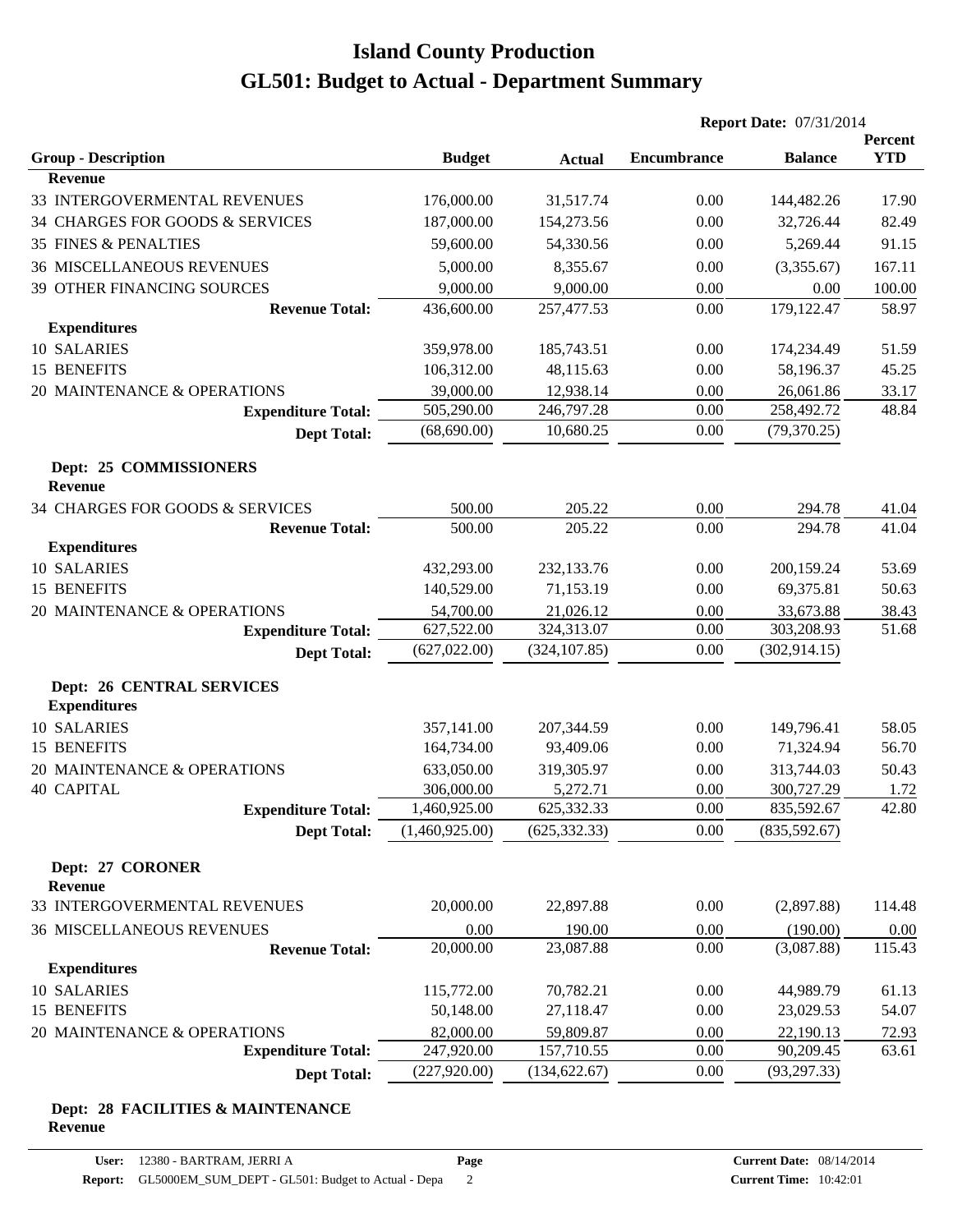|                                                      |                |               | <b>Report Date: 07/31/2014</b> |                |                       |
|------------------------------------------------------|----------------|---------------|--------------------------------|----------------|-----------------------|
| <b>Group - Description</b>                           | <b>Budget</b>  | <b>Actual</b> | <b>Encumbrance</b>             | <b>Balance</b> | Percent<br><b>YTD</b> |
| 34 CHARGES FOR GOODS & SERVICES                      | 75,720.00      | 46,992.47     | 0.00                           | 28,727.53      | 62.06                 |
| <b>36 MISCELLANEOUS REVENUES</b>                     | 0.00           | 4.60          | 0.00                           | (4.60)         | 0.00                  |
| <b>Revenue Total:</b>                                | 75,720.00      | 46,997.07     | 0.00                           | 28,722.93      | 62.06                 |
| <b>Expenditures</b>                                  |                |               |                                |                |                       |
| 10 SALARIES                                          | 453,796.00     | 232,136.29    | 0.00                           | 221,659.71     | 51.15                 |
| 15 BENEFITS                                          | 217,666.00     | 103,879.48    | 0.00                           | 113,786.52     | 47.72                 |
| 20 MAINTENANCE & OPERATIONS                          | 428,150.00     | 257,132.15    | 0.00                           | 171,017.85     | 60.05                 |
| <b>Expenditure Total:</b>                            | 1,099,612.00   | 593,147.92    | 0.00                           | 506,464.08     | 53.94                 |
| <b>Dept Total:</b>                                   | (1,023,892.00) | (546, 150.85) | 0.00                           | (477, 741.15)  |                       |
| Dept: 29 DISTRICT COURT<br>Revenue                   |                |               |                                |                |                       |
| 33 INTERGOVERMENTAL REVENUES                         | 270,000.00     | 71,655.91     | 0.00                           | 198,344.09     | 26.53                 |
| 34 CHARGES FOR GOODS & SERVICES                      | 210,500.00     | 135,782.20    | 0.00                           | 74,717.80      | 64.50                 |
| 35 FINES & PENALTIES                                 | 479,400.00     | 297,627.30    | 0.00                           | 181,772.70     | 62.08                 |
| <b>36 MISCELLANEOUS REVENUES</b>                     | 23,000.00      | 19,031.09     | 0.00                           | 3,968.91       | 82.74                 |
| <b>Revenue Total:</b>                                | 982,900.00     | 524,096.50    | 0.00                           | 458,803.50     | 53.32                 |
| <b>Expenditures</b>                                  |                |               |                                |                |                       |
| 10 SALARIES                                          | 758,934.00     | 398,168.80    | 0.00                           | 360,765.20     | 52.46                 |
| 15 BENEFITS                                          | 287,773.00     | 158,911.50    | 0.00                           | 128,861.50     | 55.22                 |
| 20 MAINTENANCE & OPERATIONS                          | 91,010.00      | 49,556.89     | 0.00                           | 41,453.11      | 54.45                 |
| <b>Expenditure Total:</b>                            | 1,137,717.00   | 606,637.19    | 0.00                           | 531,079.81     | 53.32                 |
| <b>Dept Total:</b>                                   | (154, 817.00)  | (82, 540.69)  | 0.00                           | (72, 276.31)   |                       |
| <b>Dept: 36 MISCELLANEOUS</b><br><b>Expenditures</b> |                |               |                                |                |                       |
| <b>10 SALARIES</b>                                   | 10,377.00      | 5,135.97      | 0.00                           | 5,241.03       | 49.49                 |
| 15 BENEFITS                                          | 41,059.00      | 25,684.59     | 0.00                           | 15,374.41      | 62.55                 |
| 20 MAINTENANCE & OPERATIONS                          | 120,860.00     | 39,359.90     | 0.00                           | 81,500.10      | 32.56                 |
| 30 INTERGOVERNMENT                                   | 110,846.25     | 127,722.26    | 0.00                           | (16,876.01)    | 115.22                |
| <b>Expenditure Total:</b>                            | 283,142.25     | 197,902.72    | 0.00                           | 85,239.53      | 69.89                 |
| <b>Dept Total:</b>                                   | (283, 142.25)  | (197, 902.72) | 0.00                           | (85, 239.53)   |                       |
| Dept: 39 PROSECUTING ATTORNEY<br><b>Revenue</b>      |                |               |                                |                |                       |
| 33 INTERGOVERMENTAL REVENUES                         | 227,733.00     | 110,901.30    | 0.00                           | 116,831.70     | 48.69                 |
| 34 CHARGES FOR GOODS & SERVICES                      | 25,500.00      | 21,084.87     | 0.00                           | 4,415.13       | 82.68                 |
| 35 FINES & PENALTIES                                 | 400.00         | 1,367.60      | 0.00                           | (967.60)       | 341.90                |
| <b>36 MISCELLANEOUS REVENUES</b>                     | 0.00           | 4.51          | 0.00                           | (4.51)         | 0.00                  |
| 39 OTHER FINANCING SOURCES                           | 13,000.00      | 13,000.00     | 0.00                           | 0.00           | 100.00                |
| <b>Revenue Total:</b>                                | 266,633.00     | 146,358.28    | 0.00                           | 120,274.72     | 54.89                 |
| <b>Expenditures</b>                                  |                |               |                                |                |                       |
| 10 SALARIES                                          | 1,015,443.00   | 560,119.95    | 0.00                           | 455,323.05     | 55.16                 |
| 15 BENEFITS                                          | 394,609.00     | 210,141.21    | 0.00                           | 184,467.79     | 53.25                 |
| 20 MAINTENANCE & OPERATIONS                          | 112,722.00     | 48,742.52     | 0.00                           | 63,979.48      | 43.24                 |
| <b>40 CAPITAL</b>                                    | 0.00           | 0.00          | 0.00                           | 0.00           | 0.00                  |
| <b>Expenditure Total:</b>                            | 1,522,774.00   | 819,003.68    | 0.00                           | 703,770.32     | 53.78                 |
|                                                      |                |               |                                |                |                       |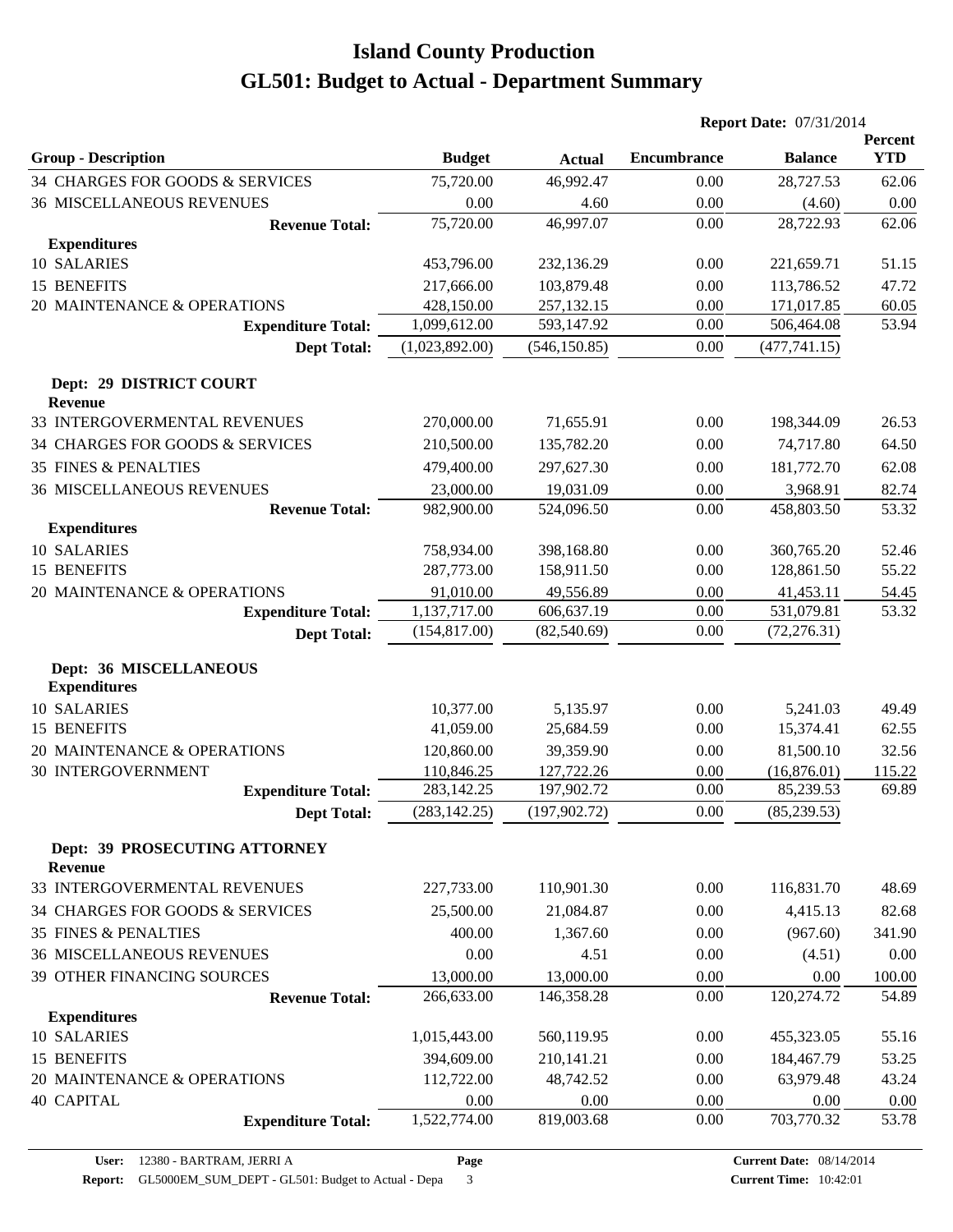|                                           |                |                                | <b>Report Date: 07/31/2014</b> |                |                       |
|-------------------------------------------|----------------|--------------------------------|--------------------------------|----------------|-----------------------|
| <b>Group - Description</b>                | <b>Budget</b>  |                                | <b>Encumbrance</b>             | <b>Balance</b> | Percent<br><b>YTD</b> |
|                                           | (1,256,141.00) | <b>Actual</b><br>(672, 645.40) | 0.00                           | (583, 495.60)  |                       |
| <b>Dept Total:</b>                        |                |                                |                                |                |                       |
| Dept: 40 SHERIFF                          |                |                                |                                |                |                       |
| <b>Revenue</b>                            |                |                                |                                |                |                       |
| 32 LICENSES & PERMITS                     | 40,100.00      | 21,547.79                      | 0.00                           | 18,552.21      | 53.73                 |
| 33 INTERGOVERMENTAL REVENUES              | 517,762.00     | 330,291.10                     | 0.00                           | 187,470.90     | 63.79                 |
| 34 CHARGES FOR GOODS & SERVICES           | 48,500.00      | 25,229.87                      | 0.00                           | 23,270.13      | 52.02                 |
| <b>35 FINES &amp; PENALTIES</b>           | 0.00           | 162.59                         | 0.00                           | (162.59)       | 0.00                  |
| <b>36 MISCELLANEOUS REVENUES</b>          | 10,000.00      | 2,702.24                       | 0.00                           | 7,297.76       | 27.02                 |
| <b>38 NONREVENUES</b>                     | 0.00           | 10,128.82                      | 0.00                           | (10, 128.82)   | 0.00                  |
| 39 OTHER FINANCING SOURCES                | 725,000.00     | 725,000.00                     | 0.00                           | 0.00           | 100.00                |
| <b>Revenue Total:</b>                     | 1,341,362.00   | 1,115,062.41                   | 0.00                           | 226,299.59     | 83.12                 |
| <b>Expenditures</b>                       |                |                                |                                |                |                       |
| 10 SALARIES                               | 4,386,014.00   | 2,425,169.48                   | 0.00                           | 1,960,844.52   | 55.29                 |
| 15 BENEFITS                               | 1,791,774.00   | 901,306.66                     | 0.00                           | 890,467.34     | 50.30                 |
| 20 MAINTENANCE & OPERATIONS               | 876,242.00     | 420,024.26                     | 0.00                           | 456,217.74     | 47.93                 |
| <b>30 INTERGOVERNMENT</b>                 | 585,000.00     | 438,517.68                     | 0.00                           | 146,482.32     | 74.96                 |
| <b>40 CAPITAL</b>                         | 37,000.00      | 0.00                           | 0.00                           | 37,000.00      | 0.00                  |
| 50 INTERDEPT & TRANSFERS                  | 56,000.00      | 30,496.82                      | 0.00                           | 25,503.18      | 54.45                 |
| <b>Expenditure Total:</b>                 | 7,732,030.00   | 4,215,514.90                   | 0.00                           | 3,516,515.10   | 54.52                 |
| <b>Dept Total:</b>                        | (6,390,668.00) | (3,100,452.49)                 | 0.00                           | (3,290,215.51) |                       |
| Dept: 41 SUPERIOR COURT<br><b>Revenue</b> |                |                                |                                |                |                       |
| 32 LICENSES & PERMITS                     | 20,000.00      | 6,601.00                       | 0.00                           | 13,399.00      | 33.00                 |
| 33 INTERGOVERMENTAL REVENUES              | 333,686.00     | 164,861.47                     | 0.00                           | 168,824.53     | 49.40                 |
| 34 CHARGES FOR GOODS & SERVICES           | 18,000.00      | 10,870.62                      | 0.00                           | 7,129.38       | 60.39                 |
| <b>36 MISCELLANEOUS REVENUES</b>          | 0.00           | 1,178.23                       | 0.00                           | (1,178.23)     | 0.00                  |
| <b>39 OTHER FINANCING SOURCES</b>         | 0.00           | 0.00                           | 0.00                           | 0.00           | 0.00                  |
| <b>Revenue Total:</b>                     | 371,686.00     | 183,511.32                     | 0.00                           | 188,174.68     | 49.37                 |
| <b>Expenditures</b>                       |                |                                |                                |                |                       |
| 10 SALARIES                               | 795,176.00     | 449,934.31                     | 0.00                           | 345,241.69     | 56.58                 |
| 15 BENEFITS                               | 199,971.00     | 107,777.81                     | 0.00                           | 92,193.19      | 53.89                 |
| 20 MAINTENANCE & OPERATIONS               | 156,639.00     | 62,823.55                      | 0.00                           | 93,815.45      | 40.10                 |
| 50 INTERDEPT & TRANSFERS                  | 371,000.00     | 371,000.00                     | 0.00                           | 0.00           | 100.00                |
| <b>Expenditure Total:</b>                 | 1,522,786.00   | 991,535.67                     | 0.00                           | 531,250.33     | 65.11                 |
| <b>Dept Total:</b>                        | (1,151,100.00) | (808, 024.35)                  | 0.00                           | (343,075.65)   |                       |
| <b>Dept: 42 TREASURER</b>                 |                |                                |                                |                |                       |
| Revenue                                   |                |                                |                                |                |                       |
| 31 TAXES                                  | 81,000.00      | 71,538.38                      | 0.00                           | 9,461.62       | 88.31                 |
| 34 CHARGES FOR GOODS & SERVICES           | 6,030.00       | 3,209.29                       | 0.00                           | 2,820.71       | 53.22                 |
| <b>36 MISCELLANEOUS REVENUES</b>          | 552,000.00     | 369,474.83                     | 0.00                           | 182,525.17     | 66.93                 |
| <b>Revenue Total:</b>                     | 639,030.00     | 444,222.50                     | 0.00                           | 194,807.50     | 69.51                 |
| <b>Expenditures</b>                       |                |                                |                                |                |                       |
| 10 SALARIES                               | 395,201.00     | 237,088.20                     | 0.00                           | 158,112.80     | 59.99                 |
| 15 BENEFITS                               | 145,284.00     | 76,119.94                      | 0.00                           | 69,164.06      | 52.39                 |

**Page**

**Report:** GL5000EM\_SUM\_DEPT - GL501: Budget to Actual - Depa 4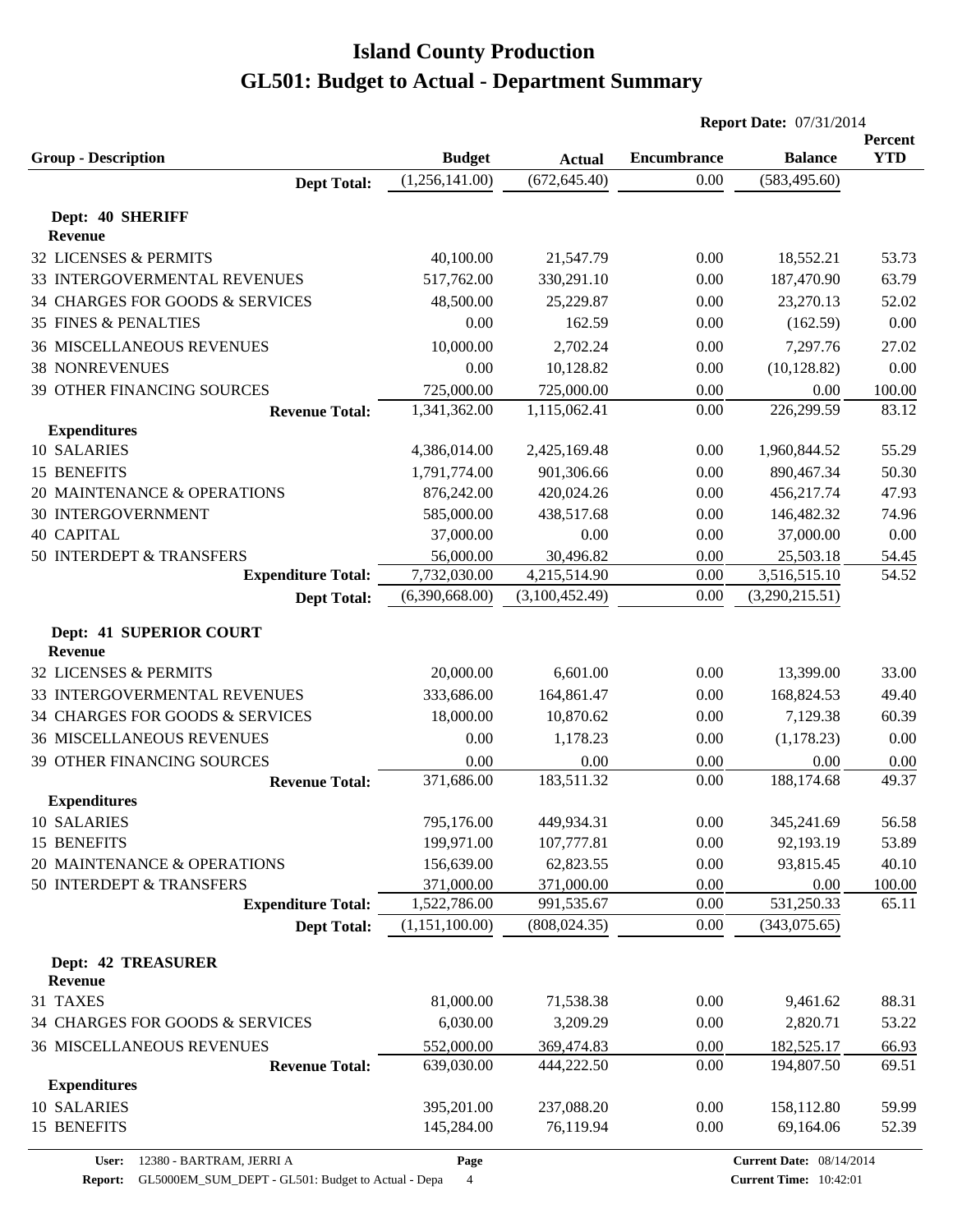|                                                 |                           |                            | <b>Report Date: 07/31/2014</b> |                                 |                       |
|-------------------------------------------------|---------------------------|----------------------------|--------------------------------|---------------------------------|-----------------------|
| <b>Group - Description</b>                      | <b>Budget</b>             | <b>Actual</b>              | <b>Encumbrance</b>             | <b>Balance</b>                  | Percent<br><b>YTD</b> |
| 20 MAINTENANCE & OPERATIONS                     | 57,489.00                 | 53,484.82                  | 0.00                           | 4,004.18                        | 93.03                 |
| <b>60 DEBT SERVICE</b>                          | 6,000.00                  | 1,884.12                   | 0.00                           | 4,115.88                        | 31.40                 |
| <b>Expenditure Total:</b>                       | 603,974.00                | 368,577.08                 | 0.00                           | 235,396.92                      | 61.02                 |
| <b>Dept Total:</b>                              | 35,056.00                 | 75,645.42                  | 0.00                           | (40, 589.42)                    |                       |
| Dept: 47 BUDGET<br><b>Expenditures</b>          |                           |                            |                                |                                 |                       |
| <b>10 SALARIES</b>                              | 42,130.00                 | 26,376.69                  | 0.00                           | 15,753.31                       | 62.60                 |
| 15 BENEFITS                                     | 11,808.00                 | 6,993.81                   | 0.00                           | 4,814.19                        | 59.22                 |
| 20 MAINTENANCE & OPERATIONS                     | 13,300.00                 | 5,598.78                   | 0.00                           | 7,701.22                        | 42.09                 |
| <b>Expenditure Total:</b>                       | 67,238.00                 | 38,969.28                  | 0.00                           | 28,268.72                       | 57.95                 |
| <b>Dept Total:</b>                              | (67, 238.00)              | (38,969.28)                | 0.00                           | (28, 268.72)                    |                       |
| Dept: 48 EMERGENCY MANAGEMENT<br>Revenue        |                           |                            |                                |                                 |                       |
| 33 INTERGOVERMENTAL REVENUES                    | 126,446.00                | 47,057.08                  | 0.00                           | 79,388.92                       | 37.21                 |
| <b>Revenue Total:</b>                           | 126,446.00                | 47,057.08                  | 0.00                           | 79,388.92                       | 37.21                 |
| <b>Expenditures</b>                             |                           |                            |                                |                                 |                       |
| 10 SALARIES                                     | 45,991.00                 | 29,523.83                  | 0.00                           | 16,467.17                       | 64.19                 |
| 15 BENEFITS                                     | 10,775.00                 | 6,543.29                   | 0.00                           | 4,231.71                        | 60.72                 |
| 20 MAINTENANCE & OPERATIONS                     | 146,576.00                | 19,265.94                  | 0.00                           | 127,310.06                      | 13.14                 |
| <b>40 CAPITAL</b>                               | 8,000.00                  | 50,507.78                  | 0.00                           | (42,507.78)                     | 631.34                |
| <b>Expenditure Total:</b><br><b>Dept Total:</b> | 211,342.00<br>(84,896.00) | 105,840.84<br>(58, 783.76) | 0.00<br>0.00                   | 105,501.16<br>(26, 112.24)      | 50.08                 |
|                                                 |                           |                            |                                |                                 |                       |
| Dept: 53 PLANNING<br>Revenue                    |                           |                            |                                |                                 |                       |
| 32 LICENSES & PERMITS                           | 956,800.00                | 625,359.15                 | 0.00                           | 331,440.85                      | 65.35                 |
| 33 INTERGOVERMENTAL REVENUES                    | 141,000.00                | 107,387.36                 | 0.00                           | 33,612.64                       | 76.16                 |
| 34 CHARGES FOR GOODS & SERVICES                 | 498,800.00                | 339,391.68                 | 0.00                           | 159,408.32                      | 68.04                 |
| <b>36 MISCELLANEOUS REVENUES</b>                | 300.00                    | 119.22                     | 0.00                           | 180.78                          | 39.74                 |
| 39 OTHER FINANCING SOURCES                      | 49,000.00                 | 49,000.00                  | 0.00                           | 0.00                            | 100.00                |
| <b>Revenue Total:</b>                           | 1,645,900.00              | 1,121,257.41               | 0.00                           | 524,642.59                      | 68.12                 |
| <b>Expenditures</b><br>10 SALARIES              | 1,059,600.00              | 593,577.44                 | 0.00                           | 466,022.56                      | 56.01                 |
| 15 BENEFITS                                     | 466,906.00                | 242,176.45                 | 0.00                           | 224,729.55                      | 51.86                 |
| 20 MAINTENANCE & OPERATIONS                     | 274,161.00                | 180,623.41                 | 0.00                           | 93,537.59                       | 65.88                 |
| 50 INTERDEPT & TRANSFERS                        | 0.00                      | 3,000.00                   | 0.00                           | (3,000.00)                      | 0.00                  |
| <b>Expenditure Total:</b>                       | 1,800,667.00              | 1,019,377.30               | 0.00                           | 781,289.70                      | 56.61                 |
| <b>Dept Total:</b>                              | (154,767.00)              | 101,880.11                 | 0.00                           | (256, 647.11)                   |                       |
| Dept: 54 GENERAL SERVICES ADMIN                 |                           |                            |                                |                                 |                       |
| Revenue                                         |                           |                            |                                |                                 |                       |
| 32 LICENSES & PERMITS                           | 16,000.00                 | 16,173.00                  | 0.00                           | (173.00)                        | 101.08                |
| 33 INTERGOVERMENTAL REVENUES                    | 56,000.00                 | 56,330.00                  | 0.00                           | (330.00)                        | 100.58                |
| 34 CHARGES FOR GOODS & SERVICES                 | 34,100.00                 | 19,079.95                  | 0.00                           | 15,020.05                       | 55.95                 |
| 35 FINES & PENALTIES                            | 1,000.00                  | 400.00                     | 0.00                           | 600.00                          | 40.00                 |
| <b>36 MISCELLANEOUS REVENUES</b>                | 3,900.00                  | 2,310.00                   | 0.00                           | 1,590.00                        | 59.23                 |
| 12380 - BARTRAM, JERRI A<br>User:               | Page                      |                            |                                | <b>Current Date: 08/14/2014</b> |                       |

**Report:** GL5000EM\_SUM\_DEPT - GL501: Budget to Actual - Depa 5

**Current Date:** 08/14/2014 **Current Time:** 10:42:01